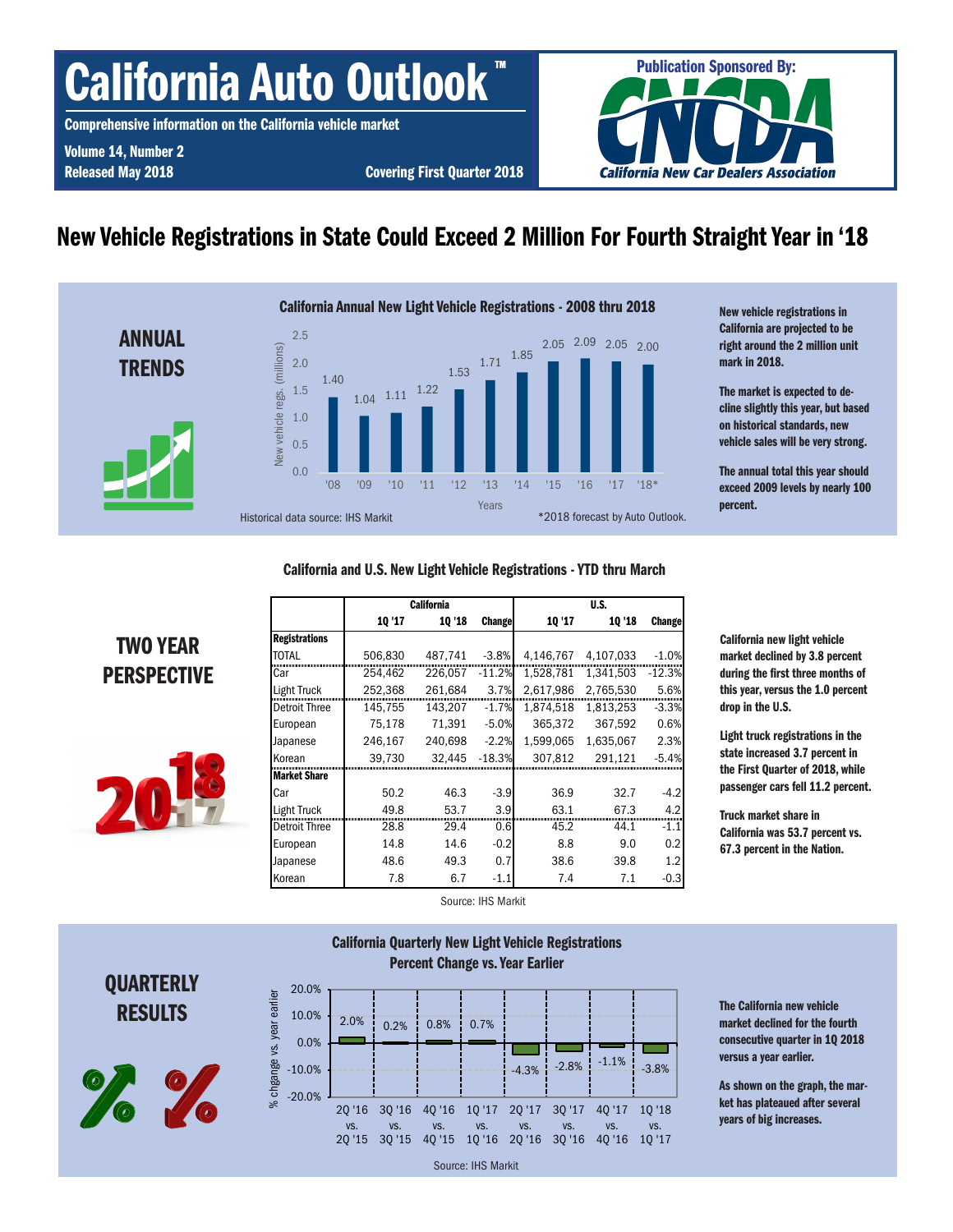#### SEGMENT MARKET SHARES

### Non Luxury SUV Market Share Approaches 30 Percent



The two graphs above show market shares for primary segments during the first three months of 2017 and 2018.

#### HYBRID AND ELECTRIC VEHICLES

### Electric and Plug In Vehicle Segments Move Higher in 2018





Hybrid/electric vehicle market share in 1Q '18: 9.6 percent

| <b>Hybrid and Electric New Vehicle Registrations and Market Share</b> |        |        |       |       |            |  |  |  |  |
|-----------------------------------------------------------------------|--------|--------|-------|-------|------------|--|--|--|--|
|                                                                       |        |        |       |       | <b>YTD</b> |  |  |  |  |
|                                                                       | 2014   | 2015   | 2016  | 2017  | 2018       |  |  |  |  |
| Hybrid regs.(excl. plug ins)                                          | 116217 | 118981 | 98083 | 93254 | 19416      |  |  |  |  |
| Hybrid share (excl. plug ins)                                         | 6.3%   | 5.8%   | 4.7%  | 4.6%  | 4.0%       |  |  |  |  |
| Plug in hybrid regs.                                                  | 29949  | 27740  | 34727 | 45012 | 13534      |  |  |  |  |
| Plug in hybrid share                                                  | 1.6%   | 1.4%   | 1.7%  | 2.2%  | 2.8%       |  |  |  |  |
| Electric regs.                                                        | 29536  | 34477  | 40347 | 53499 | 13657      |  |  |  |  |
| Electric share                                                        | 1.6%   | 1.7%   | 1.9%  | 2.6%  | 2.8%       |  |  |  |  |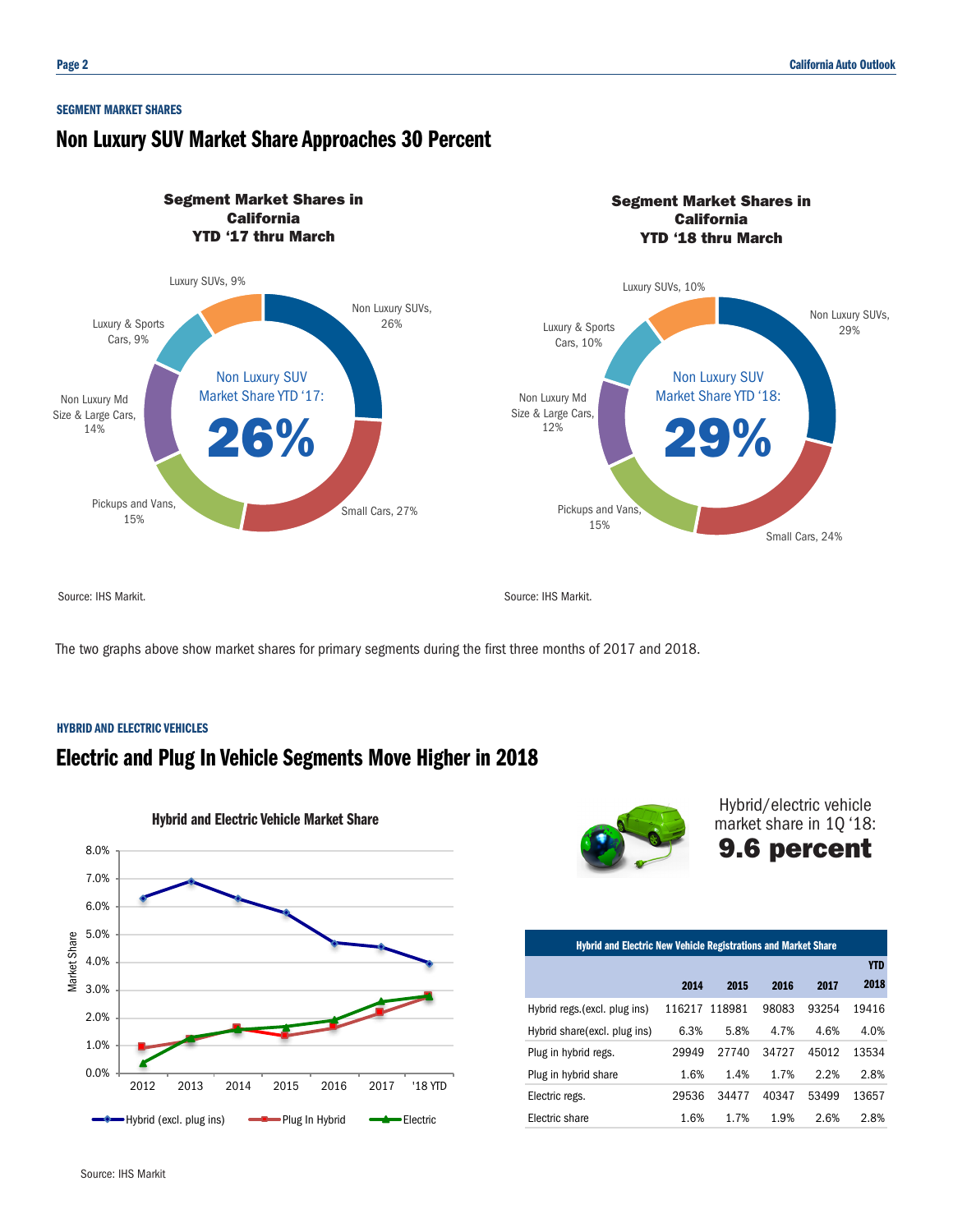#### MODEL RANKINGS

### Honda Civic Was Best Selling Model in California Market During First Quarter 2018

The table below shows the top five selling models during the first three months of 2018 in 20 segments. In addition to unit registrations, it also shows each model's market share in its respective segment.



#### BEST SELLERS IN PRIMARY SEGMENTS

Compact Car: Honda Civic Full Size Pickup: Ford F-Series Mid Size Car: Toyota Camry Compact SUV: Toyota RAV4

Near Luxury Car: Tesla Model 3 Mid Size SUV: Toyota Highlander Luxury Car: Mercedes E-Class Luxury Mid Size SUV: Lexus RX

|                              | Top Selling Models in Each Segment - New Light Vehicle Registrations (YTD '18 thru March) |             |                            |             |      |                          |             |       |                                 |       |             |
|------------------------------|-------------------------------------------------------------------------------------------|-------------|----------------------------|-------------|------|--------------------------|-------------|-------|---------------------------------|-------|-------------|
|                              |                                                                                           |             |                            |             |      | Cars                     |             |       |                                 |       |             |
| Subcompact                   |                                                                                           |             | Compact Communication      |             |      | Sports/Pony Cars         |             |       | Mid Size                        |       |             |
| Model                        |                                                                                           | Regs. Share | Model                      | Regs. Share |      | Model                    | Regs. Share |       | Model                           |       | Regs. Share |
| Nissan Versa                 | 3124                                                                                      | 15.4        | Honda Civic                | 21239       | 24.0 | <b>Ford Mustang</b>      | 3047        | 34.9  | <b>Toyota Camry</b>             | 15754 | 30.2        |
| Kia Soul                     | 2623                                                                                      | 12.9        | <b>Toyota Corolla</b>      | 13542       | 15.3 | Dodge Challenger         | 2304        | 26.4  | Honda Accord                    | 12603 | 24.2        |
| <b>Chevrolet Bolt</b>        | 2498                                                                                      | 12.3        | Nissan Sentra              | 11307       | 12.8 | <b>Chevrolet Camaro</b>  | 1737        | 19.9  | <b>Ford Fusion</b>              | 6131  | 11.8        |
| Honda Fit                    | 2333                                                                                      | 11.5        | <b>Toyota Prius</b>        | 8320        | 9.4  | Toyota 86                | 394         | 4.5   | Nissan Altima                   | 4994  | 9.6         |
| <b>Honda Clarity</b>         | 1924                                                                                      | 9.5         | Hyundai Elantra            | 5913        | 6.7  | Hyundai Veloster         | 386         | 4.4   | Kia Optima                      | 3994  | 7.7         |
| Large                        |                                                                                           |             | <b>Entry Luxury</b>        |             |      | Near Luxury              |             |       | Luxury and High End Sports Cars |       |             |
| Model                        |                                                                                           | Regs. Share | Model                      | Regs. Share |      | Model                    | Regs.       | Share | Model                           |       | Regs. Share |
| Dodge Charger                | 2956                                                                                      | 31.6        | Audi A3                    | 1387        | 27.5 | Tesla Model 3            | 3723        | 14.3  | Mercedes E-Class                | 2517  | 15.9        |
| Chrysler 300                 | 2350                                                                                      | 25.1        | BMW <sub>13</sub>          | 1297        | 25.7 | Mercedes C-Class         | 3323        | 12.7  | <b>BMW 5-Series</b>             | 2446  | 15.5        |
| Toyota Avalon                | 1386                                                                                      | 14.8        | <b>Mercedes CLA-Class</b>  | 1216        | 24.1 | <b>BMW 3-Series</b>      | 3260        | 12.5  | <b>Tesla Model S</b>            | 2145  | 13.6        |
| Nissan Maxima                | 1045                                                                                      | 11.2        | <b>BMW 2-Series</b>        | 578         | 11.4 | Lexus ES                 | 2044        | 7.8   | Mercedes S-Class                | 1008  | 6.4         |
| Chevrolet Impala             | 718                                                                                       | 7.7         | Acura ILX                  | 478         | 9.5  | Infiniti Q50             | 1944        | 7.4   | Porsche 911                     | 668   | 4.2         |
|                              | <b>Light Trucks</b>                                                                       |             |                            |             |      |                          |             |       |                                 |       |             |
| Compact/Mid Size Pickup      |                                                                                           |             | <b>Full Size Pickup</b>    |             |      | Mini Van                 |             |       | Large Van                       |       |             |
| Model                        |                                                                                           | Regs. Share | Model                      | Regs. Share |      | Model                    | Regs.       | Share | Model                           | Regs. | Share       |
| Toyota Tacoma                | 9643                                                                                      | 61.1        | <b>Ford F Series</b>       | 12075       | 33.9 | <b>Toyota Sienna</b>     | 3400        | 30.9  | Ford Transit Connect Van        | 3420  | 38.1        |
| <b>Chevrolet Colorado</b>    | 2640                                                                                      | 16.7        | <b>Chevrolet Silverado</b> | 9742        | 27.4 | Honda Odyssey            | 3231        | 29.4  | Mercedes Sprinter               | 1098  | 12.2        |
| Nissan Frontier / Xe         | 1800                                                                                      | 11.4        | Ram Pickup                 | 7164        | 20.1 | <b>Chrysler Pacifica</b> | 2138        | 19.4  | Ram Promaster                   | 1052  | 11.7        |
| <b>GMC Canyon</b>            | 914                                                                                       | 5.8         | Toyota Tundra              | 3086        | 8.7  | Dodge Caravan            | 1877        | 17.1  | Nissan NV                       | 943   | 10.5        |
| Honda Ridgeline              | 708                                                                                       | 4.5         | <b>GMC Sierra</b>          | 2679        | 7.5  | Kia Sedona               | 355         | 3.2   | <b>Chevrolet Express</b>        | 926   | 10.3        |
| Subcompact SUV               |                                                                                           |             | <b>Compact SUV</b>         |             |      | Mid Size SUV             |             |       | Large SUV                       |       |             |
| Model                        |                                                                                           | Regs. Share | Model                      | Regs. Share |      | Model                    | Regs. Share |       | Model                           | Regs. | Share       |
| Toyota C-HR                  | 3131                                                                                      | 23.0        | Toyota RAV4                | 12761       | 17.3 | Toyota Highlander        | 6134        | 12.5  | <b>Chevrolet Tahoe</b>          | 2218  | 31.8        |
| Honda HR-V                   | 2757                                                                                      | 20.2        | Honda CR-V                 | 9956        | 13.5 | Ford Explorer            | 5816        | 11.8  | <b>Chevrolet Suburban</b>       | 1112  | 15.9        |
| Jeep Renegade                | 1716                                                                                      | 12.6        | Nissan Rogue               | 9418        | 12.8 | Subaru Outback           | 5697        | 11.6  | <b>GMC Yukon</b>                | 837   | 12.0        |
| Kia Niro                     | 1471                                                                                      | 10.8        | Mazda CX-5                 | 6178        | 8.4  | Honda Pilot              | 4926        | 10.0  | Ford Expedition                 | 726   | 10.4        |
| <b>Buick Encore</b>          | 1375                                                                                      | 10.1        | Subaru Crosstrek           | 4531        | 6.1  | Jeep Grand Cherokee      | 4836        | 9.8   | Ford Flex                       | 695   | 10.0        |
| <b>Luxury Subcompact SUV</b> |                                                                                           |             | <b>Luxury Compact SUV</b>  |             |      | Luxury Mid Size SUV      |             |       | Luxury Large SUV                |       |             |
| Model                        |                                                                                           | Regs. Share | Model                      | Regs. Share |      | Model                    | Regs. Share |       | Model                           | Regs. | Share       |
| <b>BMW X1</b>                | 1586                                                                                      | 37.7        | Lexus NX                   | 3674        | 21.0 | Lexus RX                 | 4746        | 23.3  | Land Rover Range Rover          | 1911  | 41.1        |
| Mercedes GLA-Class           | 1043                                                                                      | 24.8        | Audi 05                    | 2565        | 14.7 | <b>BMW X5</b>            | 2037        | 10.0  | Cadillac Escalade               | 885   | 19.0        |
| Audi Q3                      | 1027                                                                                      | 24.4        | Mercedes GLC/GLK-C         | 2530        | 14.5 | Mercedes GLE/M-Class     | 1749        | 8.6   | Mercedes GLS/GL-Class           | 702   | 15.1        |
| Infiniti QX30                | 415                                                                                       | 9.9         | Acura RDX                  | 1560        | 8.9  | Tesla Model X            | 1662        | 8.2   | Lincoln Navigator               | 360   | 7.7         |
| BMW X2                       | 56                                                                                        | 1.3         | BMW X3                     | 1537        | 8.8  | Acura MDX                | 1567        | 7.7   | Infiniti QX80/QX56              | 285   | 6.1         |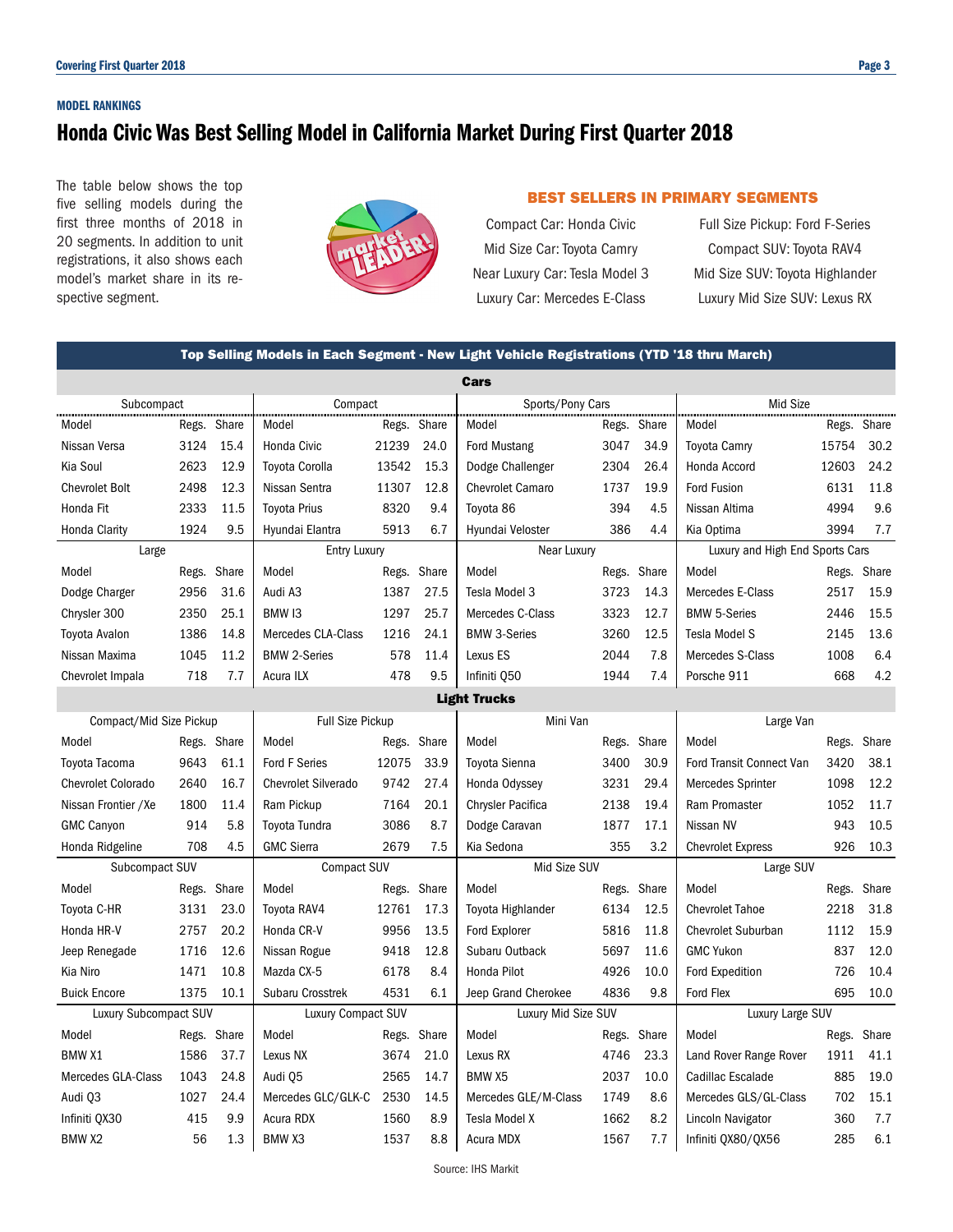#### BRAND REGISTRATIONS

### Detailed Results for All Brands in California Market

| <b>California New Car and Light Truck Registrations</b> |                  |                   |                      |                     |                      |                   |                   |                  |                          |            |                  |
|---------------------------------------------------------|------------------|-------------------|----------------------|---------------------|----------------------|-------------------|-------------------|------------------|--------------------------|------------|------------------|
|                                                         |                  |                   | <b>First Quarter</b> |                     | <b>Annual Totals</b> |                   |                   |                  | 1st Quarter Market Share |            |                  |
|                                                         |                  | 2017 and 2018     |                      |                     |                      |                   |                   |                  |                          |            |                  |
|                                                         |                  | California        |                      | U.S                 |                      | California        |                   | U.S.             |                          | California |                  |
| <b>TOTAL</b>                                            | 10'17<br>506,830 | 1Q '18<br>487,741 | % chg.<br>$-3.8%$    | % chg<br>$-1.0%$    | 2016<br>2,088,905    | 2017<br>2,048,017 | % chg.<br>$-2.0%$ | % chg<br>$-1.7%$ | 10 '17                   | 10 '18     | Chg.             |
| Acura                                                   | 5,223            | 4,968             | $-4.9%$              | 3.1%                | 25,296               | 24,354            | $-3.7%$           | $-3.5%$          | 1.0                      | 1.0        | 0.0              |
| Alfa Romeo                                              | 185              | 1,127             | 509.2%               | 446.9%              | 88                   | 2,171             | 2367.0%           | 2032.9%          | 0.0                      | 0.2        | 0.2              |
| Audi                                                    | 9,604            | 9,980             | 3.9%                 | 2.0%                | 41,985               | 43,688            | 4.1%              | 6.8%             | 1.9                      | 2.0        | 0.1              |
| <b>BMW</b>                                              | 16,690           | 16,082            | $-3.6%$              | $-3.6%$             | 79,217               | 72,070            | $-9.0%$           | $-6.4%$          | 3.3                      | 3.3        | 0.0              |
| <b>Buick</b>                                            | 2,226            | 2,465             | 10.7%                | 7.4%                | 11,292               | 9,261             | $-18.0%$          | $-1.5%$          | 0.4                      | 0.5        | 0.1              |
| Cadillac                                                | 2,867            | 2,692             | $-6.1%$              | $-0.9%$             | 13,591               | 11,753            | $-13.5%$          | $-5.8%$          | 0.6                      | 0.6        | 0.0              |
| Chevrolet                                               | 39,338           | 38,767            | $-1.5%$              | 0.0%                | 156,549              | 162,148           | 3.6%              | $-0.9%$          | 7.8                      | 7.9        | 0.1              |
| Chrysler                                                | 3,421            | 4,497             | 31.5%                | $-7.1%$             | 11,953               | 12,744            | 6.6%              | $-19.5%$         | 0.7                      | 0.9        | 0.2              |
| Dodge                                                   | 9,538            | 9,360             | $-1.9%$              | $-16.9%$            | 39,329               |                   | $-17.2%$          | $-12.8%$         | 1.9                      | 1.9        | 0.0              |
| <b>FIAT</b>                                             | 3,092            | 719               | $-76.7%$             | $-45.9%$            | 10,088               | 32,582<br>8,174   | $-19.0%$          | $-22.1%$         | 0.6                      | 0.1        |                  |
| Ford                                                    | 49,838           | 43,927            | $-11.9%$             | $-5.3%$             | 198,877              | 191,503           | $-3.7%$           | $-1.1%$          | 9.8                      | 9.0        | $-0.5$<br>$-0.8$ |
| Genesis                                                 | 744              | 741               | $-0.4%$              | $-0.5%$             | 896                  | 3,072             | 242.9%            | 301.7%           | 0.1                      | 0.2        | 0.1              |
| <b>GMC</b>                                              | 8,398            | 8,519             | 1.4%                 | $-1.6%$             | 35,831               | 36,012            | 0.5%              | 3.1%             | 1.7                      | 1.7        | 0.0              |
| Honda                                                   | 62,008           | 59,677            | $-3.8%$              | $-1.9%$             | 262,499              | 269,310           | 2.6%              | 1.1%             | 12.2                     | 12.2       | 0.0              |
|                                                         |                  |                   |                      |                     |                      |                   |                   |                  |                          | 3.0        |                  |
| Hyundai                                                 | 20,803           | 14,735            | $-29.2%$             | $-8.1%$             | 78,485               | 71,110            | $-9.4%$           | $-11.7%$         | 4.1<br>1.3               |            | $-1.1$<br>$-0.2$ |
| Infiniti                                                | 6,426<br>1,960   | 5,380<br>1,499    | $-16.3%$<br>$-23.5%$ | $-5.4%$<br>$-20.3%$ | 21,279<br>5,670      | 21,957<br>7,979   | 3.2%<br>40.7%     | 10.4%<br>33.3%   |                          | 1.1<br>0.3 |                  |
| Jaguar                                                  |                  |                   |                      |                     |                      |                   |                   |                  | 0.4                      |            | $-0.1$           |
| Jeep                                                    | 14,926           | 15,565            | 4.3%                 | 8.5%                | 57,355               | 56,410            | $-1.6%$           | $-10.3%$         | 2.9                      | 3.2        | 0.3              |
| Kia                                                     | 18,183           | 16,969            | $-6.7%$              | $-2.2%$             | 77,613               | 70,529            | $-9.1%$           | $-8.0%$          | 3.6                      | 3.5        | $-0.1$           |
| Land Rover                                              | 3,571            | 4,350             | 21.8%                | 28.5%               | 14,066               | 14,760            | 4.9%              | 0.7%             | 0.7                      | 0.9        | 0.2              |
| Lexus                                                   | 14,557           | 14,269            | $-2.0%$              | 0.2%                | 72,575               | 66,558            | $-8.3%$           | $-7.0%$          | 2.9                      | 2.9        | 0.0              |
| Lincoln                                                 | 1,891            | 1,632             | $-13.7%$             | $-17.7%$            | 7,501                | 6,879             | $-8.3%$           | 1.0%             | 0.4                      | 0.3        | $-0.1$           |
| Maserati                                                | 837              | 618               | $-26.2%$             | $-13.3%$            | 3,366                | 3,315             | $-1.5%$           | 15.5%            | 0.2                      | 0.1        | $-0.1$           |
| Mazda                                                   | 13,166           | 12,630            | $-4.1%$              | 17.49               | 51,870               | 48,889            | $-5.7%$           | $-2.1%$          | 2.6                      | 2.6        | 0.0              |
| Mercedes                                                | 19,502           | 16,247            | $-16.7%$             | $-10.5%$            | 85,020               | 82,085            | $-3.5%$           | $-3.0%$          | 3.8                      | 3.3        | $-0.5$           |
| <b>MINI</b>                                             | 2,284            | 2,488             | 8.9%                 | 4.5%                | 11,468               | 10,175            | $-11.3%$          | $-11.6%$         | 0.5                      | 0.5        | 0.0              |
| Mitsubishi                                              | 2,394            | 2,652             | 10.8%                | 18.9%               | 7,405                | 7,636             | 3.1%              | 5.5%             | 0.5                      | 0.5        | 0.0              |
| Nissan                                                  | 39,769           | 37,402            | $-6.0%$              | 1.1%                | 167,075              | 143,815           | $-13.9%$          | $-0.4%$          | 7.8                      | 7.7        | $-0.1$           |
| Other                                                   | 1,048            | 918               | $-12.4%$             | $-28.5%$            | 4,512                | 3,896             | $-13.7%$          | $-14.3%$         | 0.2                      | 0.2        | 0.0              |
| Porsche                                                 | 3,123            | 3,441             | 10.2%                | 6.1%                | 12,575               | 13,306            | 5.8%              | 6.2%             | 0.6                      | 0.7        | 0.1              |
| Ram                                                     | 8,495            | 8,216             | $-3.3%$              | $-15.4%$            | 34,958               | 36,999            | 5.8%              | 2.0%             | 1.7                      | 1.7        | 0.0              |
| Subaru                                                  | 18,388           | 18,749            | 2.0%                 | 1.9%                | 65,838               | 73,943            | 12.3%             | 6.4%             | 3.6                      | 3.8        | 0.2              |
| Tesla                                                   | 4,749            | 7,530             | 58.6%                | 37.7%               | 17,615               | 19,598            | 11.3%             | 13.1%            | 0.9                      | 1.5        | 0.6              |
| Toyota                                                  | 84,141           | 84,901            | 0.9%                 | 3.8%                | 346,249              | 352,574           | 1.8%              | 1.4%             | 16.6                     | 17.4       | 0.8              |
| Volkswagen                                              | 11,377           | 11,310            | $-0.6%$              | 6.6%                | 49,687               | 47,330            | $-4.7%$           | 2.7%             | 2.2                      | 2.3        | 0.1              |
| Volvo                                                   | 2,068            | 2,719             | 31.5%                | 22.1%               | 9,232                | 9,432             | 2.2%              | 0.5%             | 0.4                      | 0.6        | 0.2              |

The table above shows new retail light vehicle (car and light truck) registrations in California. Figures are shown for the First Quarters of 2017 and 2018, and annual totals for 2016 and 2017. The top ten ranked brands in each category are shaded yellow Source: IHS Markit.

#### California Auto Outlook

Published by: Auto Outlook, Inc. PO Box 390 Exton, PA 19341 Phone 800-206-0102 Email: jfoltz@autooutlook.com

Any material quoted must be attributed to California Auto Outlook, published by Auto Outlook, Inc. on behalf of the California New Car Dealers Association. Data source must also be shown as "Data Source: IHS Markit." Unforeseen events may affect the forecast projections presented. Consequently, Auto Outlook, Inc. is not responsible for management decisions based on the content of Auto Outlook. Copyright: Auto Outlook, Inc. May, 2018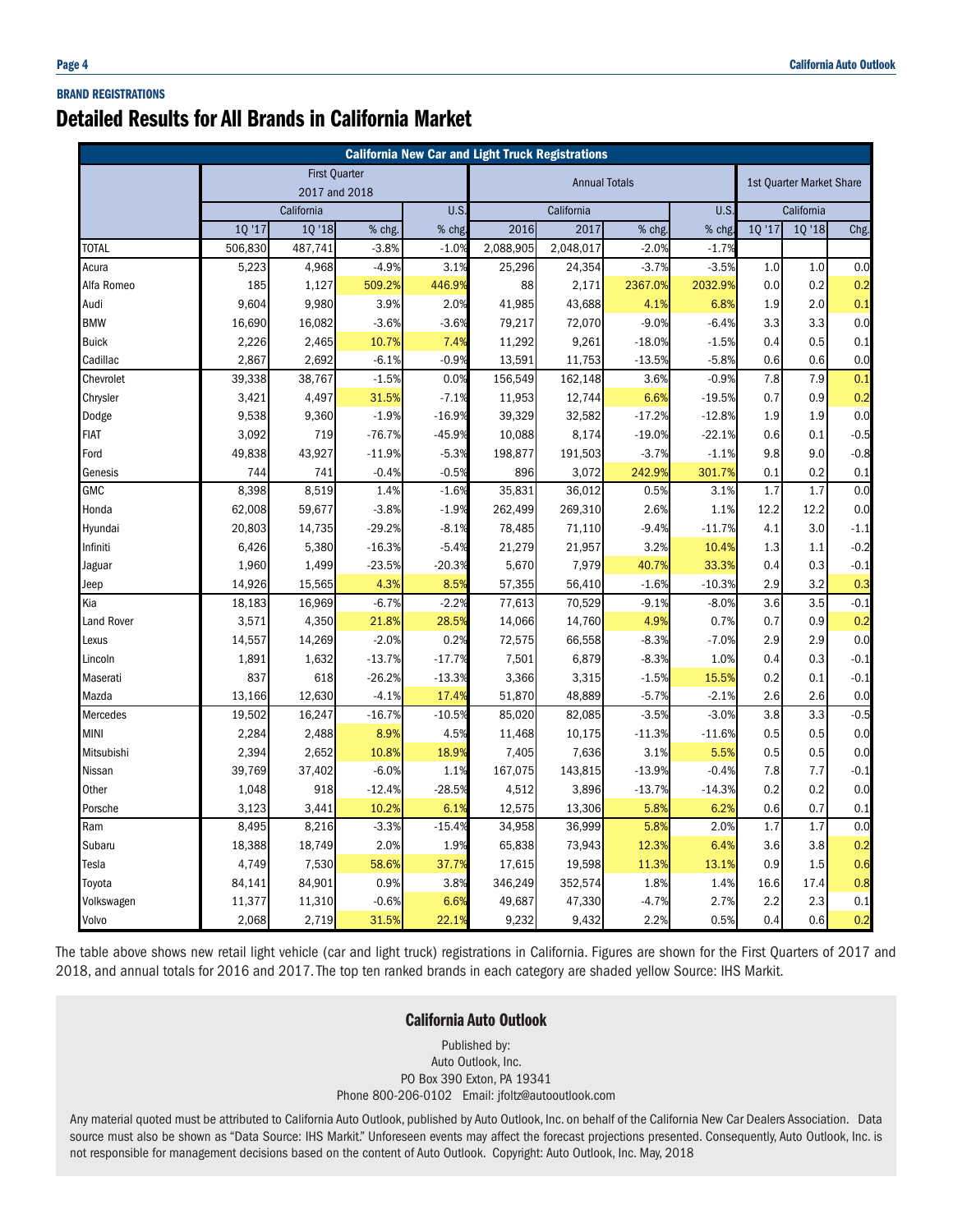### Registrations Increase by More than 10 Percent for Seven Brands; Toyota is Market Leader

Percent Change in Brand Registrations - YTD '18 thru Mar. vs. YTD '17 (Top 30 selling brands in state)





Registrations increased by more than 10 percent for Tesla, Volvo Chrysler, Land Rover, Mitsubishi, Buick, and Porsche



Toyota, Honda, Ford, Chevrolet, and Nissan were market share

leaders in California

California and U.S. Market Share - YTD '18 thru March (Top 15 selling brands in state)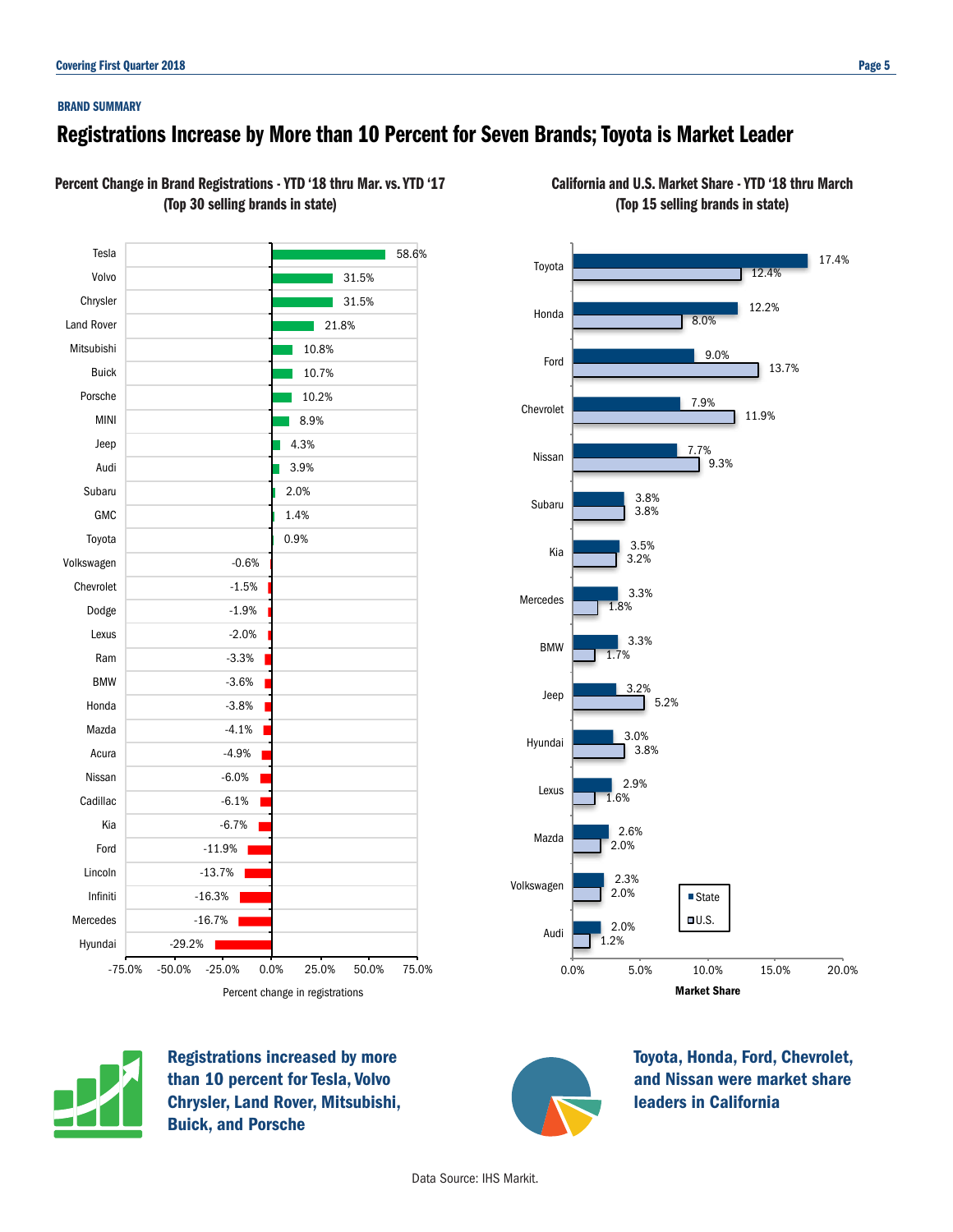#### BREAKDOWN OF RETAIL AND FLEET MARKETS

### Fleet Car and Light Truck Registrations Post Small Increase in First Quarter 2018



California New Car and Light Truck Retail and Fleet Registrations - 2011 thru 2018, YTD thru Mar.

#### REGIONAL MARKETS IN CALIFORNIA

### Northern and Southern California Retail Markets Move Lower

| New Retail Light Vehicle Registrations (excluding fleets) YTD Mar. |                          |                |          |
|--------------------------------------------------------------------|--------------------------|----------------|----------|
| <b>North and South California</b>                                  | <b>YTD '17</b>           | <b>YTD '18</b> | $%$ chg. |
| Statewide Total                                                    | 434,009                  | 413,051        | $-4.8%$  |
| Cars                                                               | 215,448                  | 186,951        | $-13.2%$ |
| <b>Light Trucks</b>                                                | 218,561                  | 226,100        | 3.4%     |
| Northern California                                                | 146,687                  | 139,311        | $-5.0%$  |
| Cars                                                               | 67,221                   | 58,624         | $-12.8%$ |
| <b>Light Trucks</b>                                                | 79,466                   | 80,687         | 1.5%     |
| Southern California                                                | 287,322                  | 273,740        | $-4.7%$  |
| Cars                                                               | 148,227                  | 128,327        | $-13.4%$ |
| Light Trucks                                                       | 139,095                  | 145,413        | 4.5%     |
| <b>Selected Regional Markets</b>                                   |                          |                |          |
| San Francisco Bay                                                  | 83,676                   | 78,509         | $-6.2%$  |
| Cars                                                               | 41,111                   | 35,230         | $-14.3%$ |
| Light Trucks                                                       | 42,565                   | 43,279         | 1.7%     |
| LA and Orange Counties                                             | 171,529                  | 164,160        | $-4.3%$  |
| Cars                                                               | 92,087                   | 79,977         | $-13.2%$ |
| Light Trucks                                                       | 79,442                   | 84,183         | 6.0%     |
| San Diego County                                                   | 38,359                   | 35,778         | $-6.7%$  |
| Cars                                                               | 18,014                   | 15,266         | $-15.3%$ |
| Light Trucks                                                       | 20,345                   | 20,512         | 0.8%     |
|                                                                    | Data Source: IHS Markit. |                |          |

Percent Change in New Retail Registrations - YTD '18 (Mar.) vs. '17

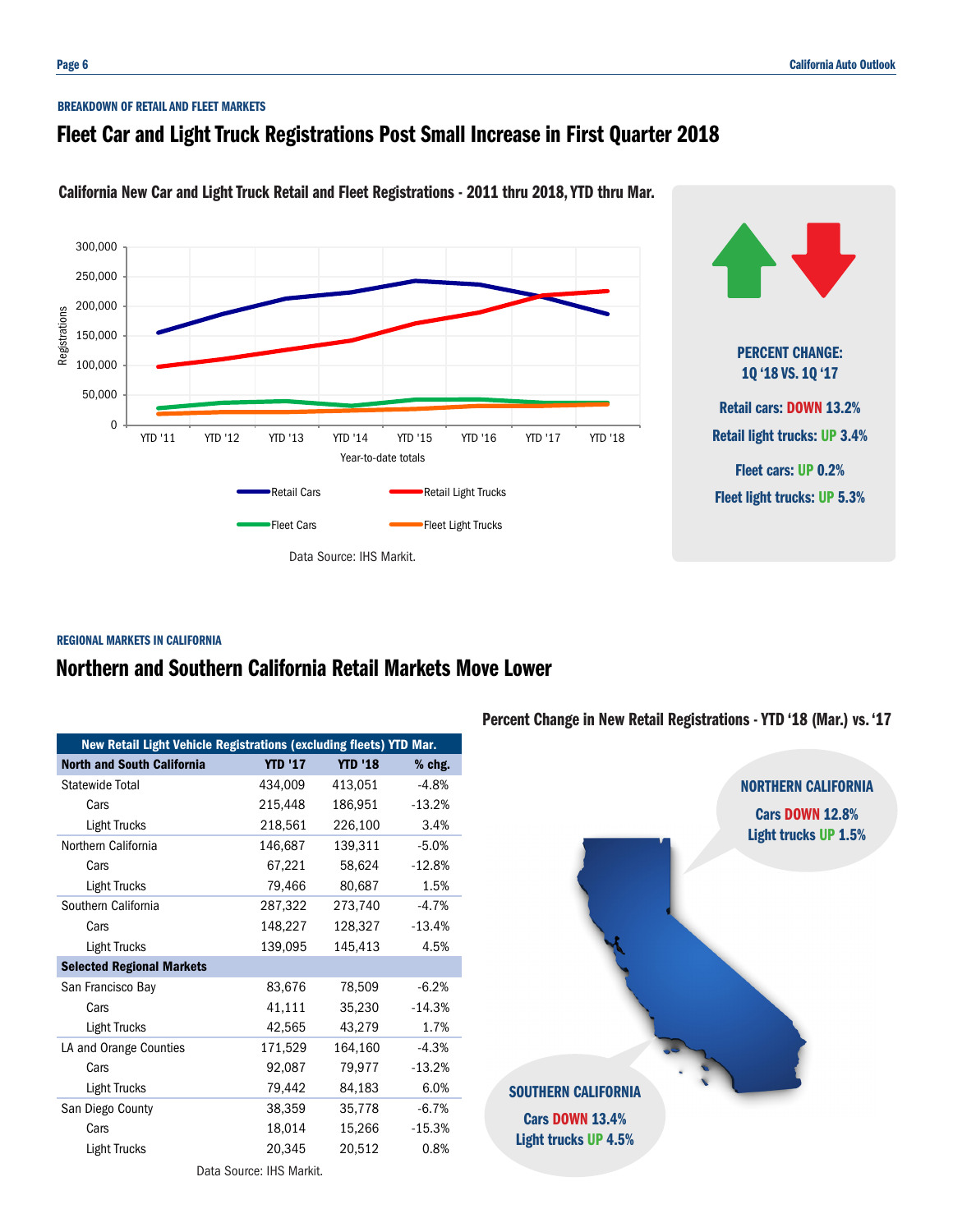#### TRACKING THE CALIFORNIA USED VEHICLE MARKET

### Used Vehicle Market Has Small Decline in First Quarter of 2018

Comparison of California New and Used Vehicle Markets - Percent change in registrations (YTD '18 thru March vs. YTD '17)



-4.0% -2.0% 0.0% 2.0% 4.0% 6.0% Down 2.1%

| California Used Light Vehicle Registrations - Year-to-date thru March |                |                |            |                     |                |  |  |  |
|-----------------------------------------------------------------------|----------------|----------------|------------|---------------------|----------------|--|--|--|
|                                                                       | Registrations  |                | % Change   | <b>Market Share</b> |                |  |  |  |
|                                                                       | <b>YTD '17</b> | <b>YTD '18</b> | '17 TO '18 | <b>YTD '17</b>      | <b>YTD '18</b> |  |  |  |
| <b>TOTAL</b>                                                          | 993,867        | 972,999        | $-2.1%$    |                     |                |  |  |  |
| Cars                                                                  | 589,352        | 571,168        | $-3.1%$    | 59.3%               | 58.7%          |  |  |  |
| <b>Light Trucks</b>                                                   | 404.515        | 401,831        | $-0.7%$    | 40.7%               | 41.3%          |  |  |  |
| <b>Detroit Three</b>                                                  | 365,827        | 349,734        | $-4.4%$    | 36.8%               | 35.9%          |  |  |  |
| European                                                              | 132,220        | 132,990        | 0.6%       | 13.3%               | 13.7%          |  |  |  |
| Japanese                                                              | 452,634        | 445,188        | $-1.6%$    | 45.5%               | 45.8%          |  |  |  |
| Korean                                                                | 43.186         | 45,087         | 4.4%       | 4.3%                | 4.6%           |  |  |  |
| Source: IHS Markit                                                    |                |                |            |                     |                |  |  |  |

#### ANALYSIS OF USED VEHICLE REGISTRATIONS BY VEHICLE AGE

### Market Share for Six Year Old or Newer Vehicles Heads Higher



Used Vehicle Market Share by Age of Vehicle YTD '17 and YTD '18 thru March

### 6 Year Old or Newer Used and New Vehicle Registrations YTD 2018 thru March



|     | 2.1 percent during first<br>three months of '18.                                                      |
|-----|-------------------------------------------------------------------------------------------------------|
| 02. | Used light truck reg-<br>istrations were down<br>slightly. Cars were off<br>3.1 percent.              |
| 03. | Registrations for 6 year<br>old or newer vehicles<br>increased 3 percent in<br>First Quarter of 2018. |
| 04. | Honda Civic was<br>the best-seller (only<br>includes vehicles 6 year<br>old or newer).                |
|     | Toyota was the leader<br>in the six year old or<br>newer market. Ford was                             |

in second place.

TRENDS IN USED **MARKET** 

01.

5 KEY



Used light vehicle registrations in the state fell

Data Source: IHS Markit.